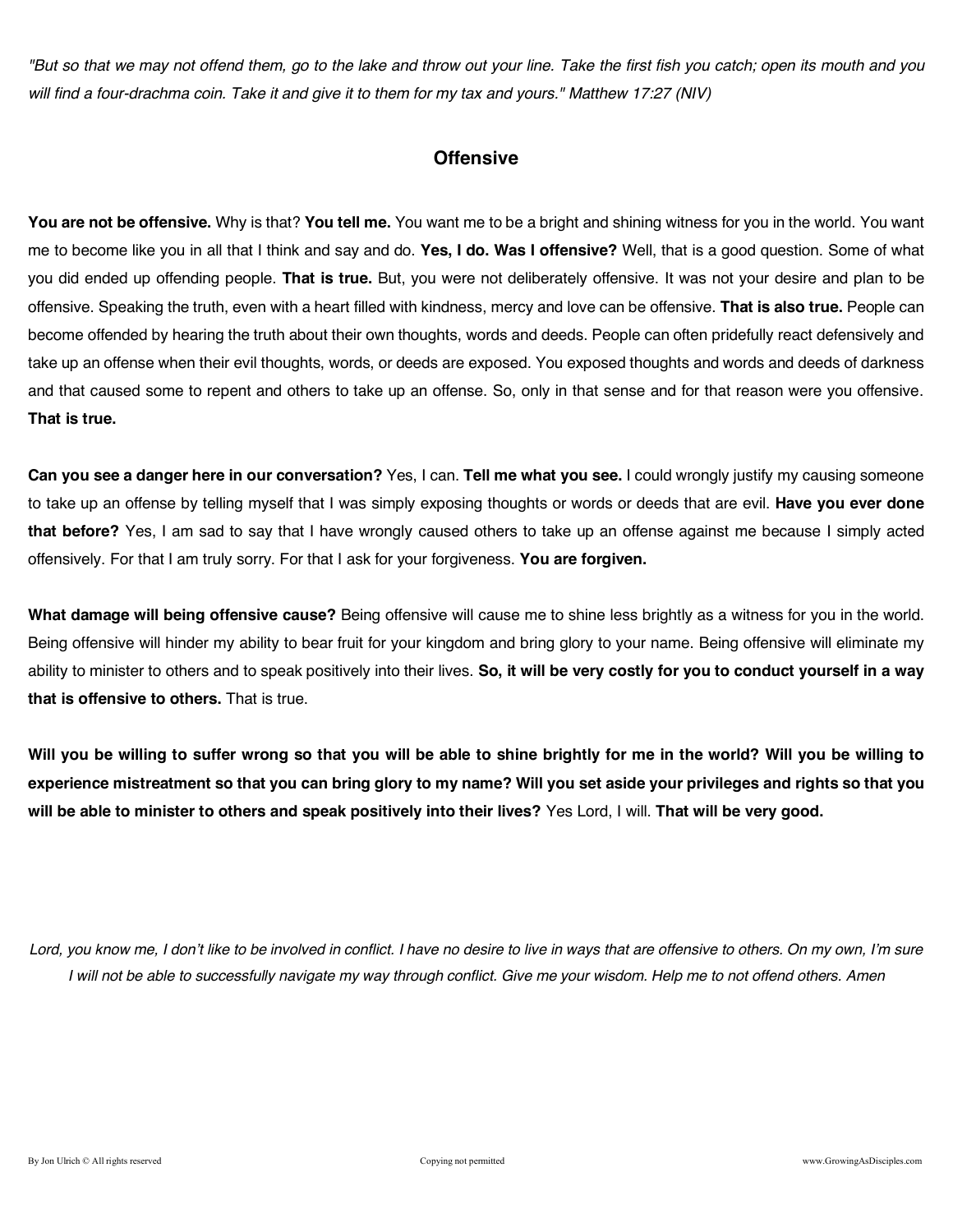| <b>Miracles</b>                                                                                                                                                                                                                                                                                           | <b>Not Offend Them</b>                                                                                                                                                                                         | <b>Miracles</b>                                                                                                                                                                                                                           | Not To Give Offense To Them                                                                                                                                                                                  |
|-----------------------------------------------------------------------------------------------------------------------------------------------------------------------------------------------------------------------------------------------------------------------------------------------------------|----------------------------------------------------------------------------------------------------------------------------------------------------------------------------------------------------------------|-------------------------------------------------------------------------------------------------------------------------------------------------------------------------------------------------------------------------------------------|--------------------------------------------------------------------------------------------------------------------------------------------------------------------------------------------------------------|
| tax and yours."                                                                                                                                                                                                                                                                                           | "But so that we may not offend them, go to the<br>lake and throw out your line. Take the first fish you<br>catch; open its mouth and you will find a four-<br>drachma coin. Take it and give it to them for my | and for yourself."                                                                                                                                                                                                                        | However, not to give offense to them, go to the<br>sea and cast a hook and take the first fish that<br>comes up, and when you open its mouth you will<br>find a shekel. Take that and give it to them for me |
| <b>NIV</b>                                                                                                                                                                                                                                                                                                | Matthew 17:27                                                                                                                                                                                                  | <b>ESV</b>                                                                                                                                                                                                                                | Matthew 17:27                                                                                                                                                                                                |
|                                                                                                                                                                                                                                                                                                           |                                                                                                                                                                                                                |                                                                                                                                                                                                                                           |                                                                                                                                                                                                              |
| <b>Miracles</b>                                                                                                                                                                                                                                                                                           | Don't Want To Offend Them                                                                                                                                                                                      | <b>Miracles</b>                                                                                                                                                                                                                           | Lest We Offend Them                                                                                                                                                                                          |
| However, we don't want to offend them, so go<br>down to the lake and throw in a line. Open the<br>mouth of the first fish you catch, and you will find a<br>large silver coin. Take it and pay the tax for both of<br>us."                                                                                |                                                                                                                                                                                                                | Nevertheless, lest we offend them, go to the sea,<br>cast in a hook, and take the fish that comes up<br>first. And when you have opened its mouth, you<br>will find a piece of money; take that and give it to<br>them for Me and you."   |                                                                                                                                                                                                              |
| <b>NLT</b>                                                                                                                                                                                                                                                                                                | Matthew 17:27                                                                                                                                                                                                  | <b>NKJV</b>                                                                                                                                                                                                                               | Matthew 17:27                                                                                                                                                                                                |
| <b>Miracles</b>                                                                                                                                                                                                                                                                                           |                                                                                                                                                                                                                |                                                                                                                                                                                                                                           |                                                                                                                                                                                                              |
|                                                                                                                                                                                                                                                                                                           | Not Give Offense To Them                                                                                                                                                                                       | <b>Miracles</b>                                                                                                                                                                                                                           | Don't Upset Them Needlessly                                                                                                                                                                                  |
| However, so that we do not give offense to them,<br>go to the sea and cast a hook; take the first fish<br>that comes up; and when you open its mouth, you<br>will find a coin; take that and give it to them for you<br>and me."                                                                          |                                                                                                                                                                                                                | But so we don't upset them needlessly, go down to<br>the lake, cast a hook, and pull in the first fish that<br>bites. Open its mouth and you'll find a coin. Take it<br>and give it to the tax men. It will be enough for<br>both of us." |                                                                                                                                                                                                              |
| <b>NRSV</b>                                                                                                                                                                                                                                                                                               | Matthew 17:27                                                                                                                                                                                                  | <b>MSG</b>                                                                                                                                                                                                                                | Matthew 17:27                                                                                                                                                                                                |
| <b>Miracles</b>                                                                                                                                                                                                                                                                                           | Not To Give Offense                                                                                                                                                                                            | <b>Miracles</b>                                                                                                                                                                                                                           | Don't Want To Offend Them                                                                                                                                                                                    |
|                                                                                                                                                                                                                                                                                                           | However, in order not to give offense and cause                                                                                                                                                                |                                                                                                                                                                                                                                           | "However, we don't want to offend them, so go                                                                                                                                                                |
| them to stumble [that is, to cause them to judge<br>unfavorably and unjustly] go down to the sea and<br>throw in a hook. Take the first fish that comes up,<br>and when you open its mouth you will find there a<br>shekel. Take it and give it to them to pay the<br>temple tax for Me and for yourself. |                                                                                                                                                                                                                | down to the shore and throw in a line, and open<br>the mouth of the first fish you catch. You will find a<br>coin to cover the taxes for both of us; take it and<br>pay them."<br>TLB<br>Matthew 17:27                                    |                                                                                                                                                                                                              |
| <b>AMP</b>                                                                                                                                                                                                                                                                                                | Matthew 17:27                                                                                                                                                                                                  |                                                                                                                                                                                                                                           |                                                                                                                                                                                                              |
|                                                                                                                                                                                                                                                                                                           |                                                                                                                                                                                                                |                                                                                                                                                                                                                                           |                                                                                                                                                                                                              |
| <b>Miracles</b>                                                                                                                                                                                                                                                                                           | So That We Do Not Offend Them                                                                                                                                                                                  | <b>Miracles</b>                                                                                                                                                                                                                           | We Don't Want To Upset These Tax Collectors                                                                                                                                                                  |
| "However, so that we do not offend them, go to the<br>sea and throw in a hook, and take the first fish that<br>comes up; and when you open its mouth, you will<br>find a shekel. Take that and give it to them for you<br>and Me."                                                                        |                                                                                                                                                                                                                | But we don't want to upset these tax collectors. So<br>go to the lake and fish. After you catch the first<br>fish, open its mouth and you will find a coin. Take<br>that coin and give it to the tax collectors for you<br>and me."       |                                                                                                                                                                                                              |
| <b>NASB</b>                                                                                                                                                                                                                                                                                               | Matthew 17:27                                                                                                                                                                                                  | <b>NCV</b>                                                                                                                                                                                                                                | Matthew 17:27                                                                                                                                                                                                |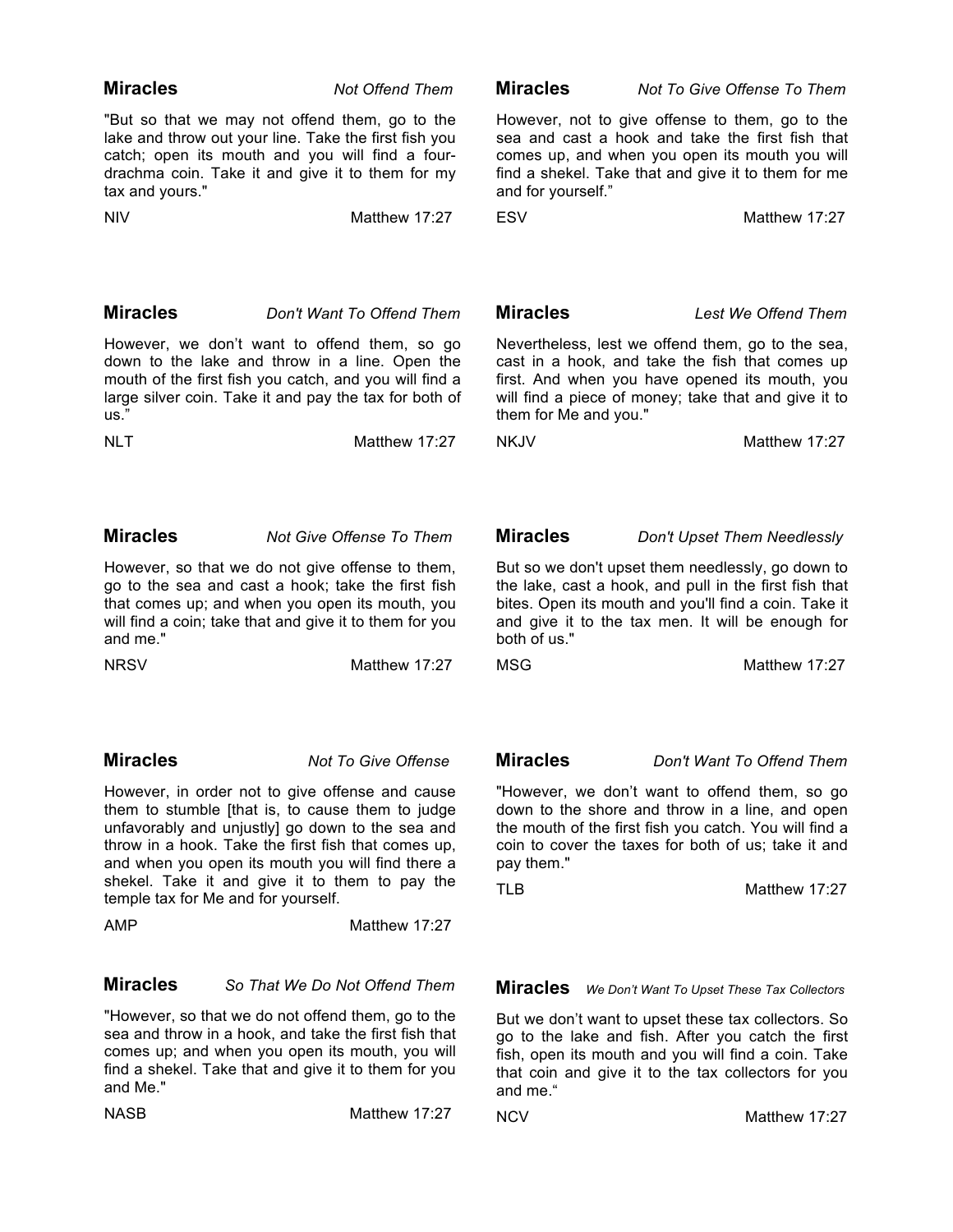# **Not Offend Them** Them Year Week Day Date

## **Begin With Prayer:** *Here I am Lord. I Am Listening.*

### **Meditating On God's Word:** *(What is God speaking to your heart?)*

"But so that we may not offend them, go to the lake and throw out your line. Take the first fish you catch; open its mouth and you will find a four-drachma coin. Take it and give it to them for my tax and yours." Matthew 17:27

### **Considering The Words***: (What words speak to your heart?)*

"But | so that | we may not | offend them, | go to | the lake | and | throw out | your line. | Take the | first fish | you catch; | open its mouth | and | you will find | a four-drachma coin. | Take it | and | give it | to them | for my tax | and | yours." Matthew 17:27 \_\_\_\_\_\_\_\_\_\_\_\_\_\_\_\_\_\_\_\_\_\_\_\_\_\_\_\_\_\_\_\_\_\_\_\_\_\_\_\_\_\_\_\_\_\_\_\_\_\_\_\_\_\_\_\_\_\_\_\_\_\_\_\_\_\_\_\_\_\_\_

\_\_\_\_\_\_\_\_\_\_\_\_\_\_\_\_\_\_\_\_\_\_\_\_\_\_\_\_\_\_\_\_\_\_\_\_\_\_\_\_\_\_\_\_\_\_\_\_\_\_\_\_\_\_\_\_\_\_\_\_\_\_\_\_\_\_\_\_\_\_\_

### **Praying The Scripture:** *(What prayer from your heart will you write?)*

Lord, you know me, I don't like to be involved in conflict. I have no desire to live in ways that are offensive to others. On my own, I'm sure I will not be able to successfully navigate my way through conflict. Give me your wisdom. Help me to not offend others. Amen \_\_\_\_\_\_\_\_\_\_\_\_\_\_\_\_\_\_\_\_\_\_\_\_\_\_\_\_\_\_\_\_\_\_\_\_\_\_\_\_\_\_\_\_\_\_\_\_\_\_\_\_\_\_\_\_\_\_\_\_\_\_\_\_\_\_\_\_\_\_\_

### **What It Means:** *(What questions speak to your heart?) (Suggested questions for small group discussion are in bold)*

\_\_\_\_\_\_\_\_\_\_\_\_\_\_\_\_\_\_\_\_\_\_\_\_\_\_\_\_\_\_\_\_\_\_\_\_\_\_\_\_\_\_\_\_\_\_\_\_\_\_\_\_\_\_\_\_\_\_\_\_\_\_\_\_\_\_\_\_\_\_\_ \_\_\_\_\_\_\_\_\_\_\_\_\_\_\_\_\_\_\_\_\_\_\_\_\_\_\_\_\_\_\_\_\_\_\_\_\_\_\_\_\_\_\_\_\_\_\_\_\_\_\_\_\_\_\_\_\_\_\_\_\_\_\_\_\_\_\_\_\_\_\_ \_\_\_\_\_\_\_\_\_\_\_\_\_\_\_\_\_\_\_\_\_\_\_\_\_\_\_\_\_\_\_\_\_\_\_\_\_\_\_\_\_\_\_\_\_\_\_\_\_\_\_\_\_\_\_\_\_\_\_\_\_\_\_\_\_\_\_\_\_\_\_ \_\_\_\_\_\_\_\_\_\_\_\_\_\_\_\_\_\_\_\_\_\_\_\_\_\_\_\_\_\_\_\_\_\_\_\_\_\_\_\_\_\_\_\_\_\_\_\_\_\_\_\_\_\_\_\_\_\_\_\_\_\_\_\_\_\_\_\_\_\_\_ \_\_\_\_\_\_\_\_\_\_\_\_\_\_\_\_\_\_\_\_\_\_\_\_\_\_\_\_\_\_\_\_\_\_\_\_\_\_\_\_\_\_\_\_\_\_\_\_\_\_\_\_\_\_\_\_\_\_\_\_\_\_\_\_\_\_\_\_\_\_\_ \_\_\_\_\_\_\_\_\_\_\_\_\_\_\_\_\_\_\_\_\_\_\_\_\_\_\_\_\_\_\_\_\_\_\_\_\_\_\_\_\_\_\_\_\_\_\_\_\_\_\_\_\_\_\_\_\_\_\_\_\_\_\_\_\_\_\_\_\_\_\_ \_\_\_\_\_\_\_\_\_\_\_\_\_\_\_\_\_\_\_\_\_\_\_\_\_\_\_\_\_\_\_\_\_\_\_\_\_\_\_\_\_\_\_\_\_\_\_\_\_\_\_\_\_\_\_\_\_\_\_\_\_\_\_\_\_\_\_\_\_\_\_ \_\_\_\_\_\_\_\_\_\_\_\_\_\_\_\_\_\_\_\_\_\_\_\_\_\_\_\_\_\_\_\_\_\_\_\_\_\_\_\_\_\_\_\_\_\_\_\_\_\_\_\_\_\_\_\_\_\_\_\_\_\_\_\_\_\_\_\_\_\_\_

\_\_\_\_\_\_\_\_\_\_\_\_\_\_\_\_\_\_\_\_\_\_\_\_\_\_\_\_\_\_\_\_\_\_\_\_\_\_\_\_\_\_\_\_\_\_\_\_\_\_\_\_\_\_\_\_\_\_\_\_\_\_\_\_\_\_\_\_\_\_\_

\_\_\_\_\_\_\_\_\_\_\_\_\_\_\_\_\_\_\_\_\_\_\_\_\_\_\_\_\_\_\_\_\_\_\_\_\_\_\_\_\_\_\_\_\_\_\_\_\_\_\_\_\_\_\_\_\_\_\_\_\_\_\_\_\_\_\_\_\_\_\_

\_\_\_\_\_\_\_\_\_\_\_\_\_\_\_\_\_\_\_\_\_\_\_\_\_\_\_\_\_\_\_\_\_\_\_\_\_\_\_\_\_\_\_\_\_\_\_\_\_\_\_\_\_\_\_\_\_\_\_\_\_\_\_\_\_\_\_\_\_\_\_

\_\_\_\_\_\_\_\_\_\_\_\_\_\_\_\_\_\_\_\_\_\_\_\_\_\_\_\_\_\_\_\_\_\_\_\_\_\_\_\_\_\_\_\_\_\_\_\_\_\_\_\_\_\_\_\_\_\_\_\_\_\_\_\_\_\_\_\_\_\_\_

When have you conducted yourself in a way that offended others? When have you discovered that you can win a battle but lose a war by the way you conduct yourself? **Why will you always make mistakes by relying solely on yourself in conflict filled situations?** When have you taken a pause in a tense conflict filled situation to seek wisdom from the Lord? **What prayer would you like to pray to the Lord asking to guide you through conflict? How has the Lord miraculously diffused a tense conflict situation in which you were engaged?** How are you guarding against relying on your own wisdom when you are facing potential intense conflict?

\_\_\_\_\_\_\_\_\_\_\_\_\_\_\_\_\_\_\_\_\_\_\_\_\_\_\_\_\_\_\_\_\_\_\_\_\_\_\_\_\_\_\_\_\_\_\_\_\_\_\_\_\_\_\_\_\_\_\_\_\_\_\_\_\_\_\_\_\_\_\_ \_\_\_\_\_\_\_\_\_\_\_\_\_\_\_\_\_\_\_\_\_\_\_\_\_\_\_\_\_\_\_\_\_\_\_\_\_\_\_\_\_\_\_\_\_\_\_\_\_\_\_\_\_\_\_\_\_\_\_\_\_\_\_\_\_\_\_\_\_\_\_

### **Living It Out:** *(What action step is God guiding your heart to take?)*

Ask the Lord to help you to not give cause to offend others as you go through conflict filled situations.

### **Seeing It Happen:** *(What are you trusting God for in your heart?)*

Have faith that the Lord will help you to not give cause for others to be offended by you.

### **Get Ready To Share:** *(What can you share with others from your heart?)*

Share with another person or your small group how the Lord has helped you to not be offensive to others.

### **Close With Prayer:** *Quiet Yourself Before The Lord*

*Pause And Offer Prayers Of… With An Attitude Of Faith Listen To What The Lord Wants To Say To You*

Adoration… \_\_\_\_\_\_\_\_\_\_\_\_\_\_\_\_\_\_\_\_\_\_\_\_\_\_\_\_\_\_\_\_\_\_\_\_\_\_\_\_\_\_\_\_\_\_\_\_\_\_\_\_\_\_\_\_\_\_\_\_\_\_\_\_\_\_\_\_\_\_\_\_\_\_\_\_\_\_\_ Thanksgiving... Confession... \_\_\_\_\_\_\_\_\_\_\_\_\_\_\_\_\_\_\_\_\_\_\_\_\_\_\_\_\_\_\_\_\_\_\_\_\_\_\_\_\_\_\_\_\_\_\_\_\_\_\_\_\_\_\_\_\_\_\_\_\_\_\_\_\_\_\_\_\_\_\_\_\_\_\_\_\_\_\_ Intercession... \_\_\_\_\_\_\_\_\_\_\_\_\_\_\_\_\_\_\_\_\_\_\_\_\_\_\_\_\_\_\_\_\_\_\_\_\_\_\_\_\_\_\_\_\_\_\_\_\_\_\_\_\_\_\_\_\_\_\_\_\_\_\_\_\_\_\_\_\_\_\_\_\_\_\_\_\_\_\_ Petition… \_\_\_\_\_\_\_\_\_\_\_\_\_\_\_\_\_\_\_\_\_\_\_\_\_\_\_\_\_\_\_\_\_\_\_\_\_\_\_\_\_\_\_\_\_\_\_\_\_\_\_\_\_\_\_\_\_\_\_\_\_\_\_\_\_\_\_\_\_\_\_\_\_\_\_\_\_\_\_

# **Miracles** – Matthew 17 **In Context:** *Read Matthew 17:27*